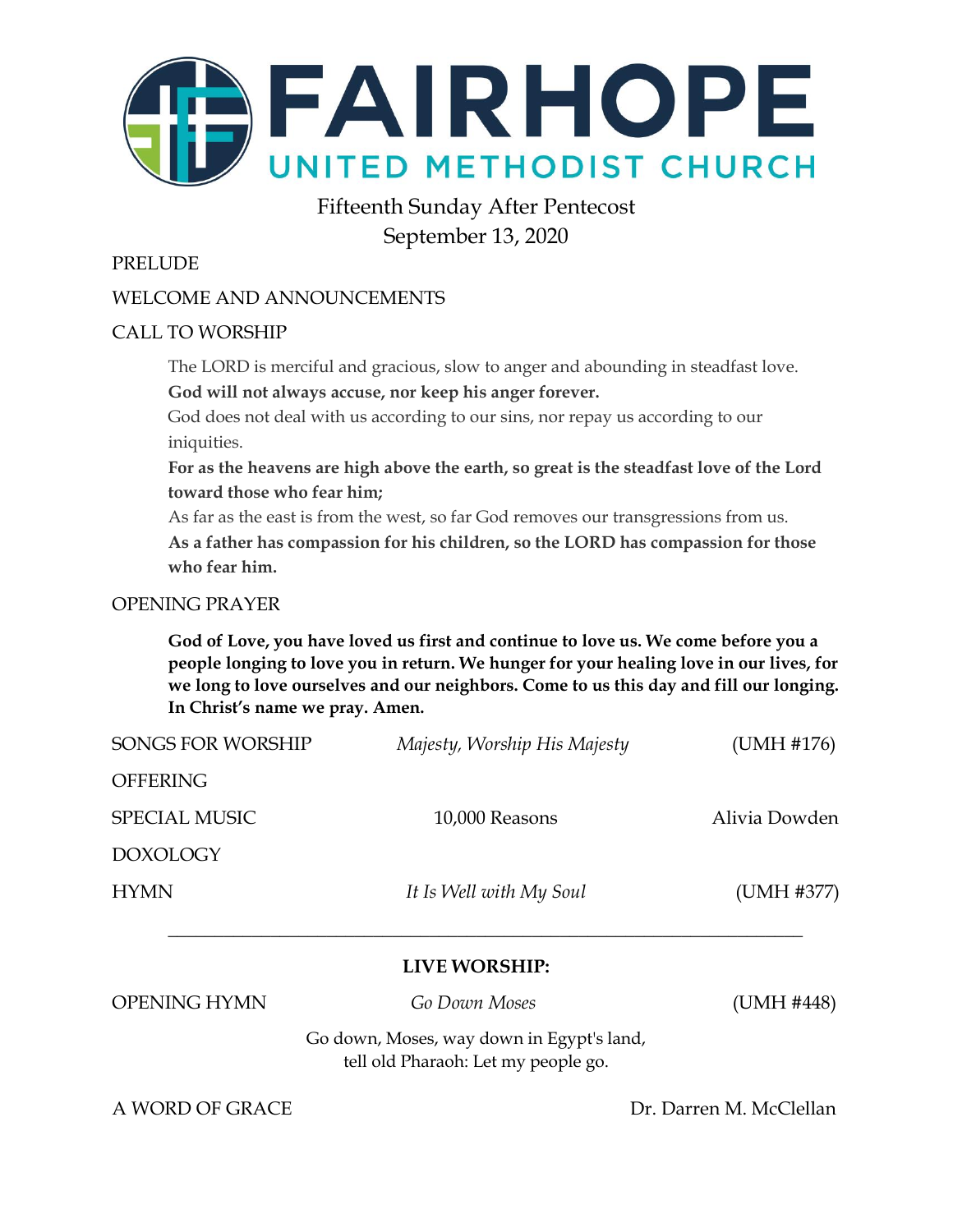### THE APOSTLE'S CREED

### GLORIA PATRI

### OLD TESTAMENT LESSON ~ Exodus 14:15-21

HYMN *Joyful Joyful We Adore Thee* (UMH #89)

1. Joyful, joyful, we adore thee, God of glory, Lord of love; hearts unfold like flowers before thee, opening to the sun above. Melt the clouds of sin and sadness; drive the dark of doubt away. Giver of immortal gladness, fill us with the light of day!

3. Thou art giving and forgiving, ever blessing, ever blest, well-spring of the joy of living, ocean depth of happy rest! Thou our Father, Christ our brother, all who live in love are thine; teach us how to love each other, lift us to the joy divine.

4. Mortals, join the mighty chorus which the morning stars began; love divine is reigning o'er us, binding all within its span. Ever singing, march we onward, victors in the midst of strife; joyful music leads us sunward, in the triumph song of life.

### PRAYER FOR ILLUMINATION

Holy God, by the gift of your Spirit show us the truth that you desire and teach us wisdom in our hearts. Let us hear with joy and gladness the Word that you speak today; through Jesus Christ our Savior. **Amen.**

EPISTLE LESSON ~ Romans 14:1-12

NEW TESTAMENT LESSON ~ *Matthew 18:21-22*

SERMON "If They Still Won't Listen"Dr. Darren M. McClellan

PRAYERS OF THE PEOPLE

THE LORD'S PRAYER

CLOSING HYMN Freely, Freely (UMH #389)

1. God forgave my sin in Jesus 'name, I've been born again in Jesus 'name; And in Jesus 'name I come to you To share His love as He told me to.

Chorus: He said: 'Freely, freely, you have received, Freely, freely give; Go in My name, and because you believe Others will know that I live.'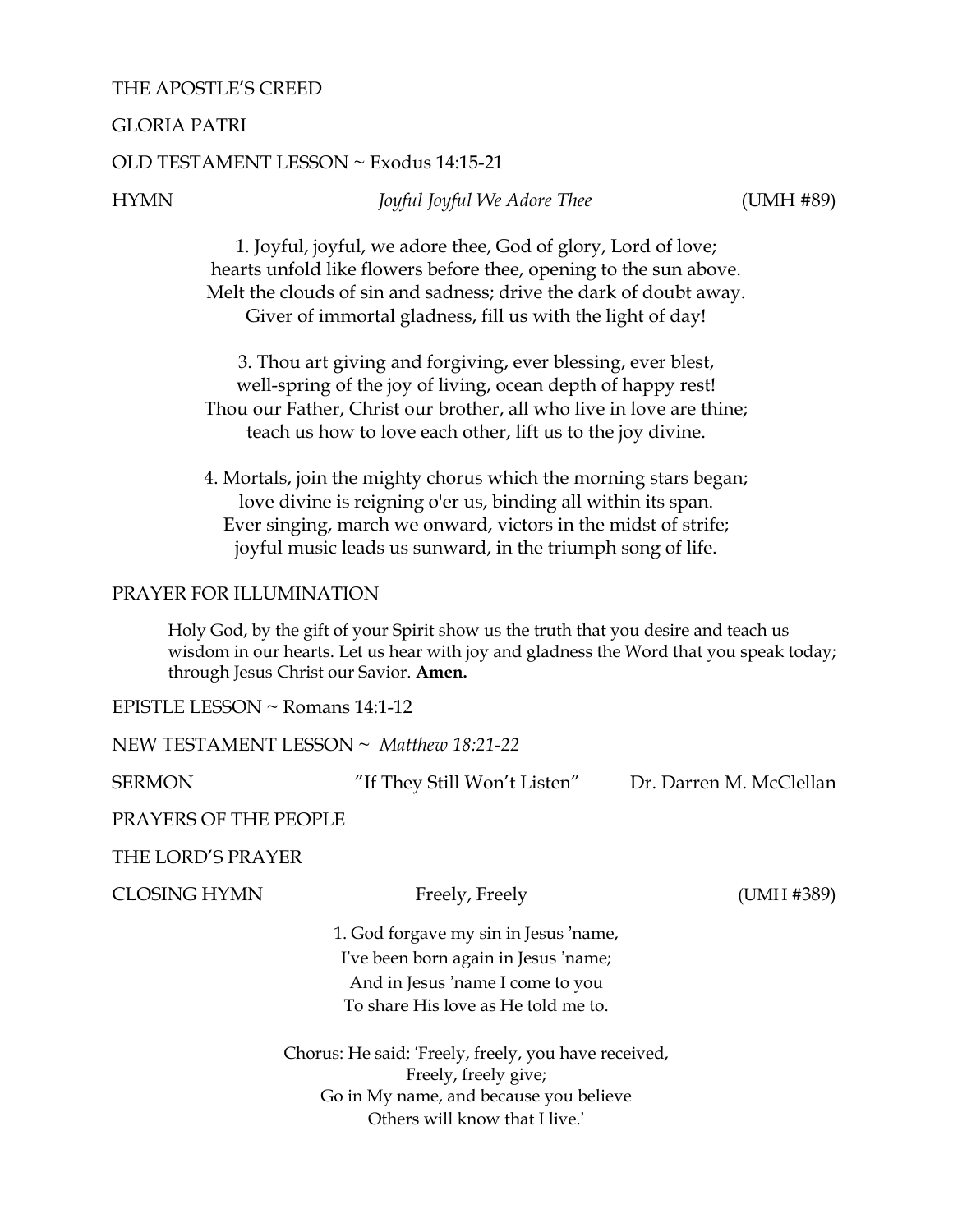2. All power is given in Jesus 'name, In earth and heaven in Jesus 'name; And in Jesus 'name I come to you To share His power as He told me to.

### SENDING FORTH

### **Assisting in Worship Today:**

\_\_\_\_\_\_\_\_\_\_\_\_\_\_\_\_\_\_\_\_\_\_\_\_\_\_\_\_\_\_\_\_\_\_\_\_\_\_\_\_\_\_\_\_\_\_\_\_\_\_\_\_\_\_\_\_\_\_\_\_\_\_\_\_\_\_\_\_

Dr. Darren McClellan, Rev. Ontonio Christie **Music:** Tom Hood, Jenna Hood, John Richardson, Shea White Susan Grace, Kristi Hagood **Media and Sound:** Jamie & Rachael Waldhour, Robert Hammon Ushers: 8:30 & 11:00 (Sanctuary) George Roberds, Mark Woodrow 9:45 (CLC) Wanda and Tommy Harris, Rick Fitzhugh

The flowers on the altar in the sanctuary are given to the glory of God and in honor and celebration of Lauren Burrell, for her 21st birthday on September 15th, from her family.

## **Prayers for the People**

**Medical personnel and first responders**

### **Celebration:**

Congratulations to **Katie and John Ellenburg** on the birth of a daughter, **Georgie Frances,** born on September 9. Her big sister is **Mary Austin.**

**Sympathies:**

**Ann Pearson** in the death of her uncle, Bill Hughes.

**Phil Wilson** in the death of his son, Michael Wilson.

Bennie Camp in the death of his wife and **Stephanie Morrison** in the death of her mother, Hilda Camp.

### **Here is a brief summary of our current stewardship:**

Offering Received September 6 – \$40,398

(Online -  $$16,051 \sim$  Mail/Personal delivery -  $$24,347$ )

*For those of you who would like to bring your offering to the church, we have a mail slot located in the door across from the glass doors in the breezeway entrance of the education building.* Thank you so much for your continued support to Fairhope United Methodist Church. Jeff White, Business Administrator

### **Be sure to scroll all the way down. There are lots of Announcements!**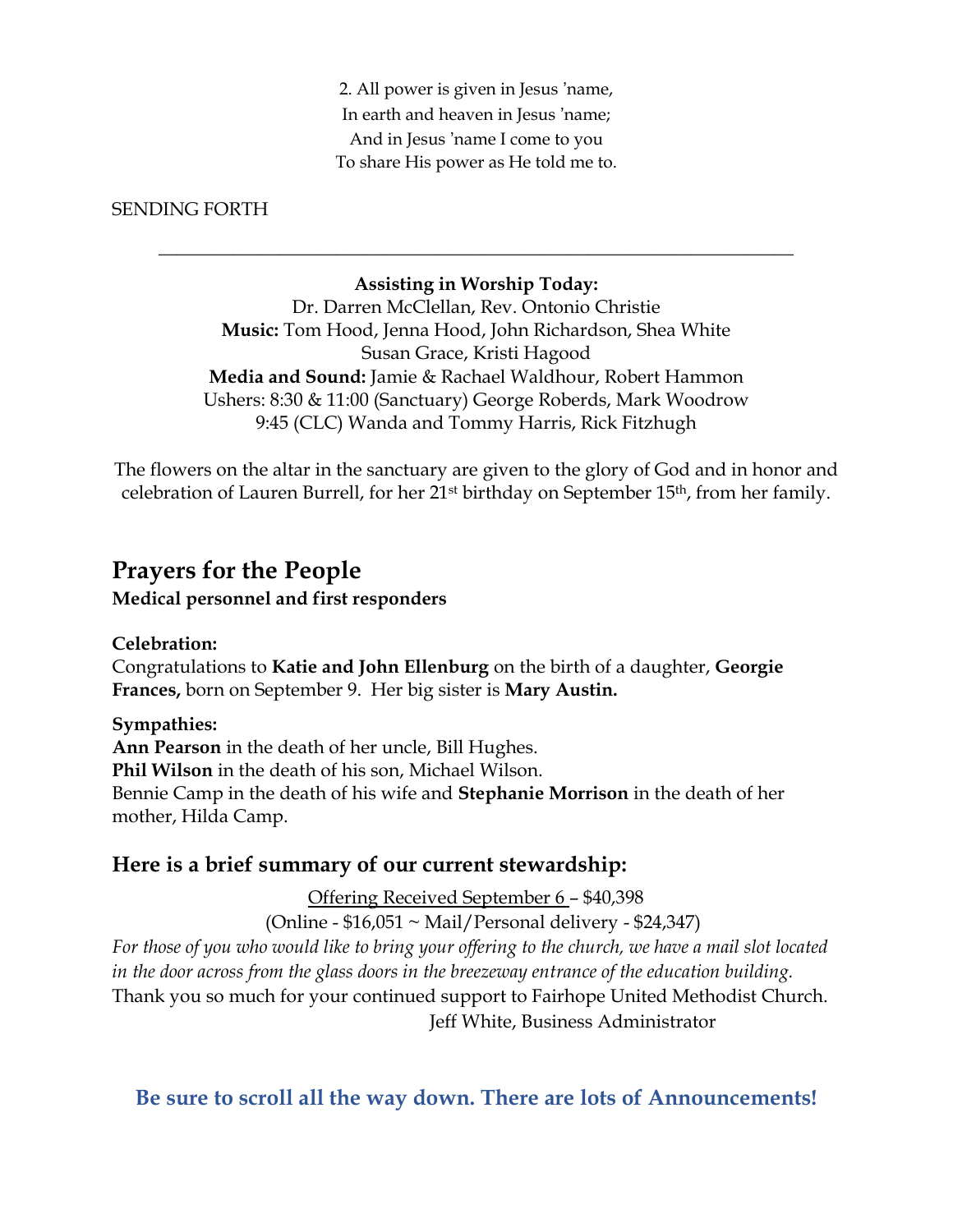Dear Friends,

As proclaimed last week, the way out of Egypt is *hard*. This is also true for the realities of pandemic, prejudice, brutality, bias, addiction, aggravation, greed, gluttony and whole list of other forms of oppression. None of us are at our best right now. These stories of Moses cover it all, however, and set the stage for the cross of Jesus Christ. Our suffering is not always a problem to be fixed, but rather an experience to be endured in faith. This is the witness of scripture. Therefore, as we approach the richness of the biblical tradition, our confession is pretty simple. When our plans fall short and our patience worn thin, we need help. We need understanding. We need each other. We need God.

The church has never been closed, mind you, but we know that this season of "online only" on Sunday mornings has been a real disruption to the sacred rhythm of our lives. So for those who will enter our doors today, we say, *welcome back!* And to those who will be joining us remotely, rest assured that you are still every bit part of the body of Christ here at Fairhope UMC.

From now to the end of October, our worship services will be digging in to the call of Moses and the challenges of navigating what was known literally and figuratively as the wilderness of Sin (Ex. 17:1). With all of the obstacles that we see presently before us—for our families, our church, our community, our nation, and in the world—I can think of no better image to inform and inspire us than the memory of that story which began with a burning bush.

### **Do you suppose that flame is still going? How does God keep it, or us, from burning on without burning out?**

In this series, we will be remembering the God who hears the cries of His children and works with them to deliver them up and out from the oppressive conditions of Egypt. We will glean certain insight from the scriptures on how to make decisions in the midst of an otherwise divisive culture, and how to handle the perpetual grumbles and groans that so often come with community. We will also reimagine our calling as Christ's followers here at Fairhope UMC and dare to renew the pursuit of our own mission for the transformation of the world.

I am excited about what God may reveal to us during this time. God knows we could all use a fresh Word of hope. There is nothing about our experience of 2020 that would suggest to us that this  $3<sup>rd</sup>$  quarter of the year will be easy. Even so, I believe that the Lord has collectively

equipped us for this season (whether we know it or not) and will continue to prepare us for whatever it is that the Spirit would have us to do and to be. As he promised Moses…*Here I am!* So I believe that "I AM" is with us…on purpose…ready to deliver!

I am glad that you have chosen to worship with us. Let us hear the good news together.

*Come What May—Here I Am!*



Darren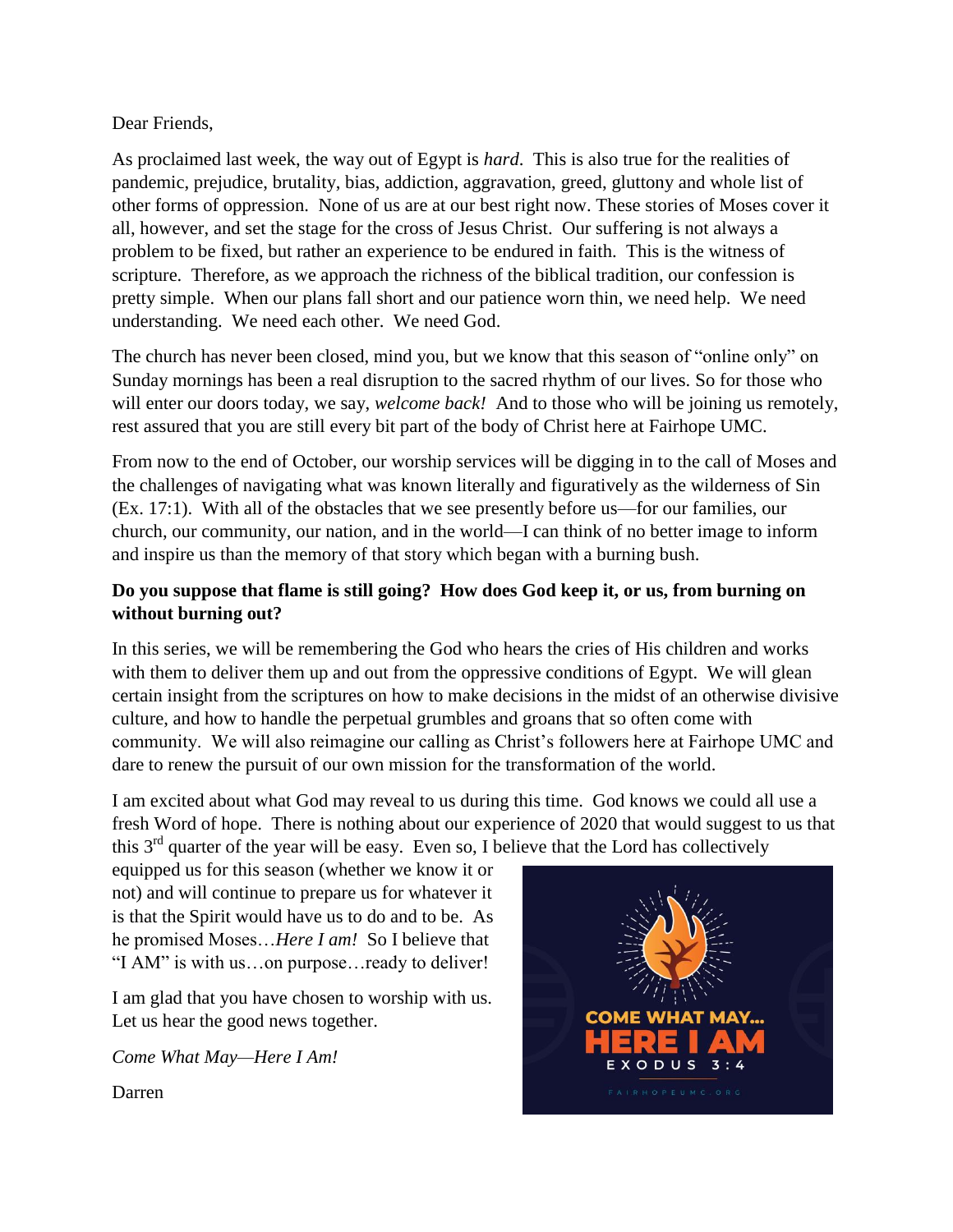A note from Rev. Laura:

Monday morning devotionals are taking a pause this Monday, September 14th. We hope to resume next week. Please watch for more information!



# **OPPORTUNITIES FOR SUNDAY SCHOOL AND SMALL GROUP STUDY:**

*We have several Sunday school classes currently meeting through Zoom. Following is information you may find of interest as you seek to remain connected with brothers and sisters in Christ:*

# **Foundations Class**

Currently not meeting.

### **Grace and Peace**

Meets on Sundays at 9:30 (we try to hold it to an hour) It is a very discussion oriented class led by different people in the class. Everyone is welcome! Zoom meeting ID: 9092162907

**New Beginnings** Currently not meeting.

**Koinonia**

Facilitated by: Tony Caminiti – Everyone is welcome! Meets: Sundays at 9:30am. This week's lesson: "What's Heaven Like" Matthew 13:44

### **Join Zoom Meeting**

<https://us02web.zoom.us/j/88933710718?pwd=VVAwT3Q1SExvYTBNWEFBTllIK2VWdz09>

Meeting ID: 889 3371 0718 Passcode: 237671

### **Homecoming Class**

Will not meet this Sunday.

If you would like information about when this class will resume, please contact Brenda Robinson: (205-294-1705) or [bgodbold@hiwaay.net.](mailto:bgodbold@hiwaay.net)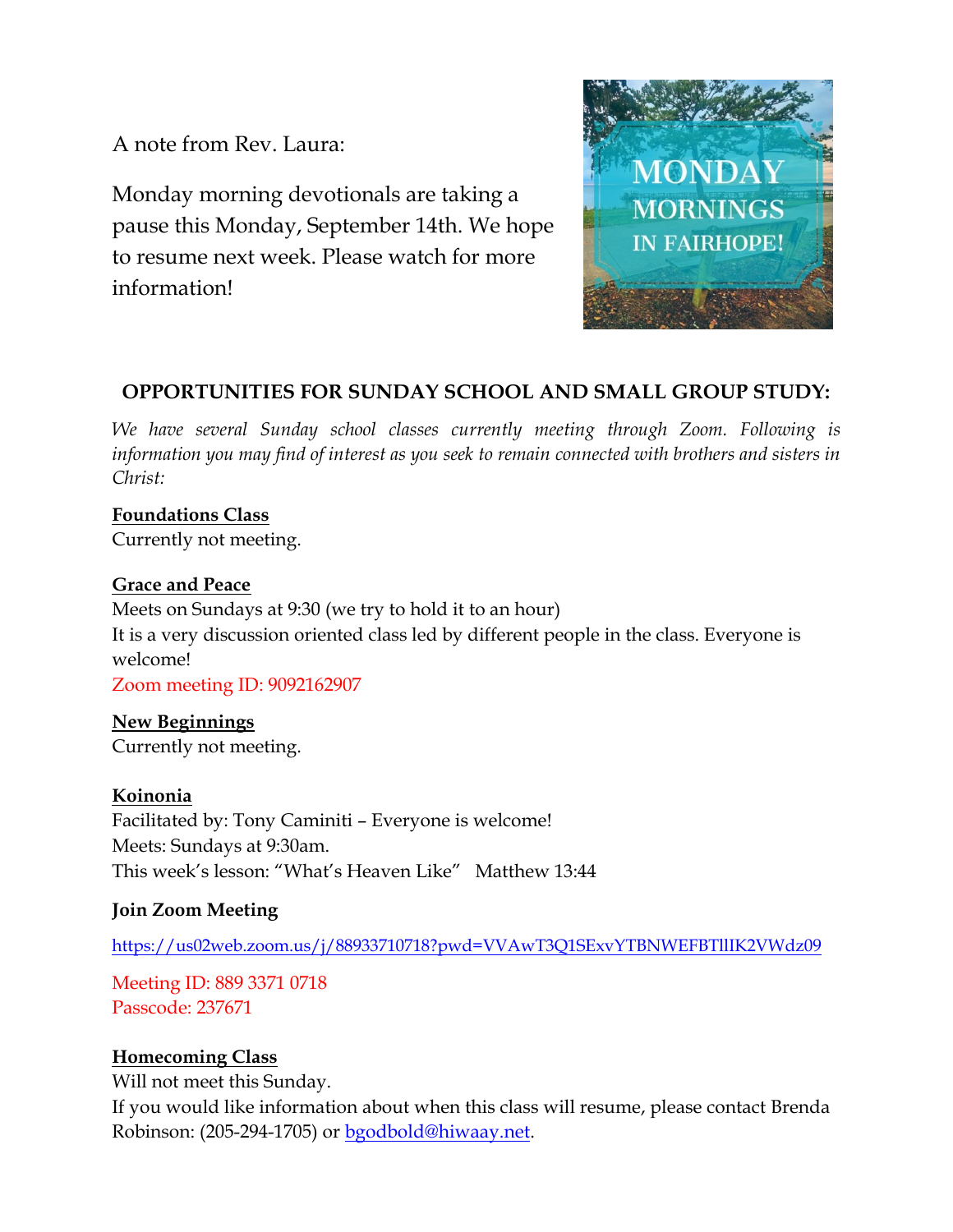

# **Caring Ministries…**

Caring for our Church Family: Our Stephen Ministers continue to touch base with our church family to identify any needs you may have. Don't hesitate to call us at the church office 251-928-1148 and we would be honored to help in any way we can.

Survivors of Suicide are meeting Monday, Sept. 14 at 6:00pm (New Time) due to meeting on the Church Campus outside the building. There is a Zoom option also if you contact <u>ann.pearson@fairhopeumc.org</u> and she will send you the invite.

### **NEW SERVICE OPPORTUNITY coming in OCTOBER:**

We are working on implementing opportunities for our congregation to safely be in ministry for our community. Our aim is to provide items for Children with Cancer and area facilities who serve memory challenged persons. Look for more information next week.

# **Children's Ministries…**

# **HAPPY NURSERY NEWS!!**

Next Sunday (September 20<sup>th</sup>), the Nursery will reopen for all three worship services. Numbers are limited and reservations are required. Reservations will open today at 4:00pm. Each service will allow 5 children ages 3-17 months and 8 children 18 months-4 years. To ensure your spot, register early!

In an effort to reduce germs, there will be a 10 minute sanitation period between services. Temperatures will be checked upon arrival (staff and children). Masks will be worn by staff.

Please help us by not bringing anything in with your child, except a bottle or pacifier, as needed. We will provide diapers and wipes.

The nursery staff is looking forward to being back together with your children!

Tina Wettermark, Nursery Director

### **THANK YOU!**

Thanks to all who completed our Children's Ministries survey! We are diligently working on a plan to begin reopening our children's programs in phases. As we move along, we will need volunteers to support our efforts. Please begin praying about ways you can serve.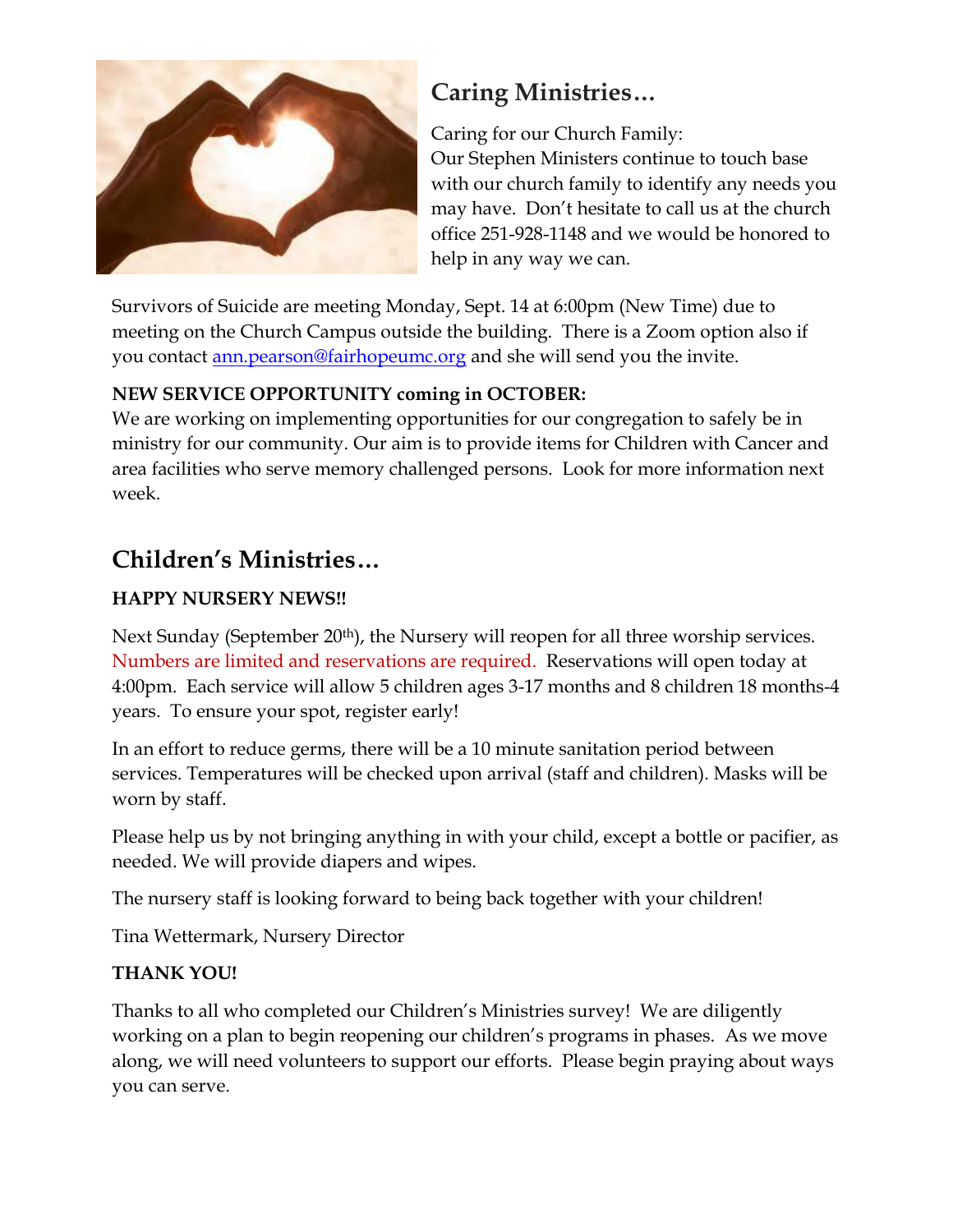If you've received the survey from Pastor Laura regarding adult Sunday School classes, I ask that you please respond promptly. Children's Sunday School will rely heavily on what your adult classes choose to do!

### **IN-PERSON SWIFT COMING SOON!!**

Parents of  $5<sup>th</sup>$  &  $6<sup>th</sup>$  graders be on the lookout for an email about SWIFT meeting at the church!!

# **Student Ministry…**

Our Community Groups are underway and below is the schedule of times and location for every small group. We look forward to seeing our students each week and reconnecting in our small groups.

This semester our students will be required to register on a weekly basis. For your safety and the safety of our leaders, every student and adult leader will be required to wear a face covering, practice social-distancing and hand sanitizing stations will be easily accessible. For the time being, no food or drink is allowed during C-groups. Parents, please plan to pick-up your students at the time listed below as we will not have the facility open for recreational play prior to or following our meetings. We will need drivers to remain in your vehicle and students will come to you once they are finished with their group meeting. Thank you in advance for keeping our student ministry family safe and healthy by paying close attention to the first sign of illness and not participating in C-Groups if you have any symptoms of sickness!

We will begin a **"Virtual Small Group"** tonight at 8:00pm for high school students and families that wish to take extra precautions or who have conflicts during the week but would still like to participate in student ministry activities!

### **SUNDAY NIGHTS**

- 1) Juniors (Gym) 6:30-7:45 pm
- 2) Seniors (Fellowship Hall) 6:30-7:45 pm
- 3) Beginning SUNDAY, SEPTEMBER  $13<sup>th</sup> @ 8PM VIRTUAL BIBLE STUDY$ (9-12 graders)

### **WEDNESDAY NIGHTS**

- 1) 7th Grade 5:30-6:30 pm (Gym)
- 2) 8th Grade 5:30-6:30 pm (Fellowship Hall)
- 3) 9th Grade 6:45-7:45 pm (Gym)

# **NEW TO STUDENT MINISTRY?**

All rising 7th grade (student & parent) and new church families with 7th-12th graders are encouraged to connect with us through social media, text messaging reminders, GROUPME for every grade and through our email reminders!

Want to get plugged in??? Follow SALTSTUDENTS:

Instagram: @fairhopeumc.youth

Facebook: @fhsaltstudents

[Email: Michael.spicer@fairhopeumc.org](mailto:Michael.spicer@fairhopeumc.org) to get on our email announcements or to be added to the Groupme for C-Group reminders!

Text Message Reminders: Text the word "Saltstudents" to the number "43506"